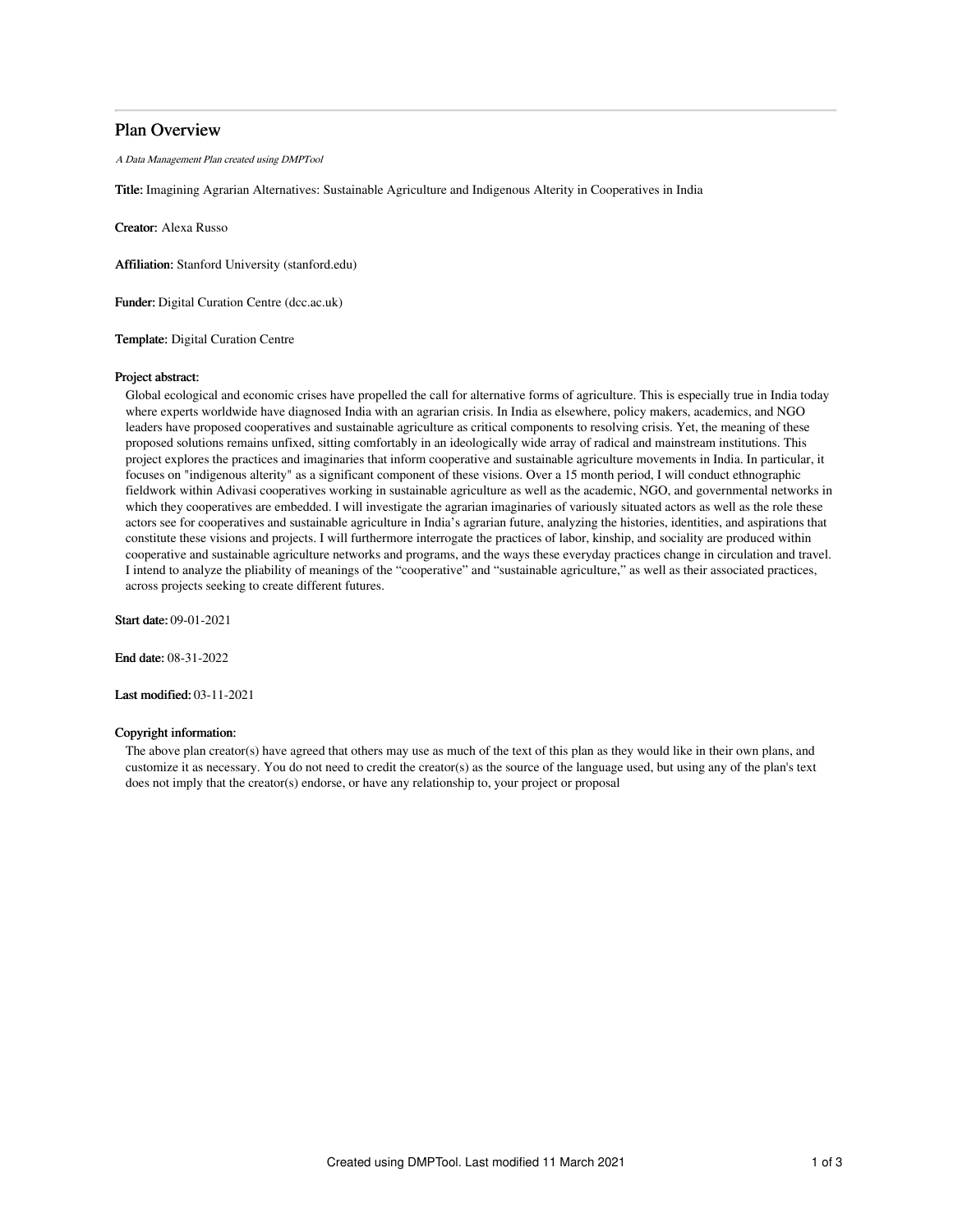# Imagining Agrarian Alternatives: Sustainable Agriculture and Indigenous Alterity in Cooperatives in India

## Data Collection

### What data will you collect or create?

This project will generate four types of data: 1) digital recordings and transcriptions of both semi-structured interviews and biographical sketches of cooperative members and family of the cooperative members, as well as semi-structured interviews of individuals in the cooperative members' community, day laborers within the cooperative, affiliated NGO workers, NGO leaders, government officials, and academics; 2) notes from these interviews (written and later typed); 3) photographs and scans of promotional material from the two cooperatives in my study and their affiliated NGOs, as well as from the conferences I attend, including flyers and pamphlets; 4) extensive amount of fieldnotes from participant observation of my informants within my two cooperative field sites and within conferences that I attend (handwritten and then subsequently typed). Data types 1, 2, and 4 are confidential while type 3 is non confidential.

#### How will the data be collected or created?

During my fieldwork, each day I will use jotting techniques to note down key events, moments, and utterances. At the end of the day, I will use these jottings to create a daily memo that elaborates in detail on the events of the day and begin a preliminary analysis of their significance. These memos will all be typed on a password protected computer using Microsoft OneNote, which will allow for careful organization into separate virtual notebooks organized by site location and sections within each notebook organized by date. I will also use OneNote's many tools to highlight and mark themes. Every few weeks I will create additional memos in OneNote to help further consider emerging themes. I will begin my semi-structured interviews after at least two months of participant observation in my field site in Chhattisgarh, and after I have returned for my second visit to my Madhya Pradesh field site. This will allow time to formulate my interview questions and gain a basic competence in the metalinguistic techniques with these communities. I will transcribe my interviews within a few days of conducting them, and begin a preliminary narrative analysis through a similar highlighting process as my fieldnotes. I will promptly transfer to my computer all digitized promotional material that I gather, and appropriately categorize and catalogue this material using OneNote as<br>well. At the end of my fieldwork, I will use N documents to incorporate this material into my analysis.

## Documentation and Metadata

#### What documentation and metadata will accompany the data?

I will include a "Read Me" document, which I will store on Box. This will act as a key for my anonymized data, as well as describe the the organization of my OneNote notebook.

## Ethics and Legal Compliance

### How will you manage any ethical issues?

Interviewees will be informed through an oral and written consent process that that all data will be de-identified, including the use of pseudonyms, unless requested by the informant otherwise. Consent will be requested for recording interviews, and if informants decline consent on this matter, I will hand write notes. At the end of each interview, I will ask all informants if there is any information shared with me that they do not wish to be part of this study. I will not include this information in my analysis.

### How will you manage copyright and Intellectual Property Rights (IP/IPR) issues?

In the event my project requires the use of copyrighted material, I will appropriately cite the material and obtain permission to use the content if needed.

### Storage and Backup

#### How will the data be stored and backed up during the research?

All OneNote and transcription documents will be stored on a password-protected computer. OneNote be synced to Stanford's OneDrive, which has 5TB of cloud storage, sufficient for the purposes of my study. All audio recordings will be promptly transferred to my password-protected computer and then deleted from the recorder. I will store all audio recordings and transcription documents to Box, a cloud storage service that Stanford provides for students with infinite storage capacity. I will connect to all cloud storage using the Stanford VPN. I will also have a physical external hard drive to back-up all material, which, along with my notebook, will be kept in a secure location in my living quarters.

#### How will you manage access and security?

(see above)

Selection and Preservation

Which data are of long-term value and should be retained, shared, and/or preserved? NA

What is the long-term preservation plan for the dataset? NA